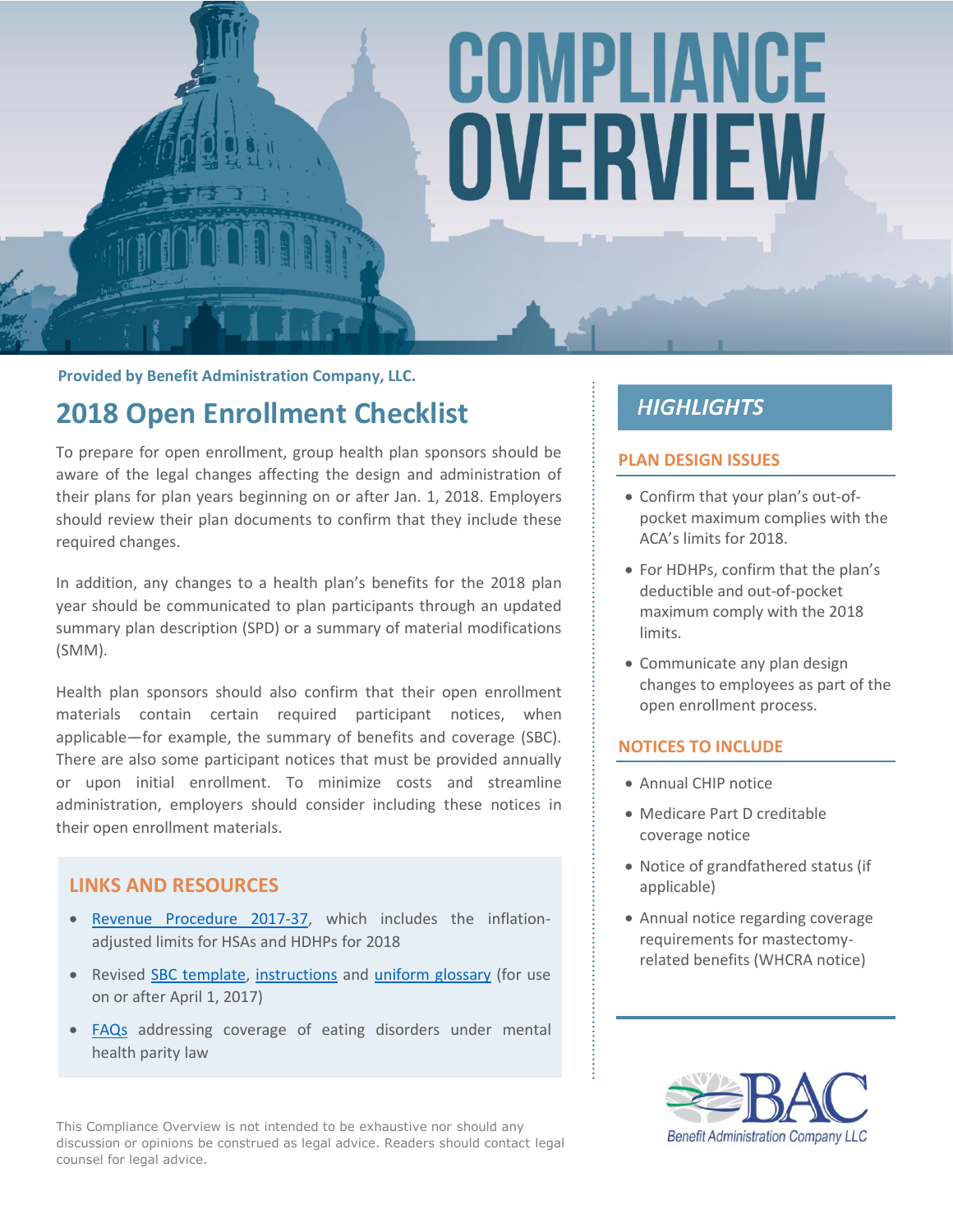#### **PLAN DESIGN CHANGES**

#### *Grandfathered Plan Status*

A grandfathered plan is one that was in existence when the Affordable Care Act (ACA) was enacted on March 23, 2010. If you make certain changes to your plan that go beyond permitted guidelines, your plan is no longer grandfathered.

- $\Box$  If you have a grandfathered plan, determine whether it will maintain its grandfathered status for the 2018 plan year. Grandfathered plans are exempt from some of the ACA's requirements. A grandfathered plan's status will affect its compliance obligations from year to year. If your plan will maintain its grandfathered status, make sure you provide the notice of grandfathered status in your open enrollment materials. See the "ACA Disclosure Requirements" section below for more information on this notice.
- **□** If your plan will lose its grandfathered status for 2018, confirm that the plan has all of the additional patient rights and benefits required by the ACA. This includes, for example, coverage of preventive care without cost-sharing requirements.

*Status of ACA:* Because Congress has not approved an ACA repeal or replacement bill, the ACA remains current law, and employers must continue to comply with all applicable ACA provisions.

#### *Out-of-pocket Maximum*

Effective for plan years beginning on or after Jan. 1, 2014, non-grandfathered health plans are subject to limits on cost sharing for essential health benefits (EHB). The ACA's out-of-pocket maximum applies to all non-grandfathered group health plans, including self-insured health plans and insured plans.

The annual limit on total enrollee cost sharing for EHB for plan years beginning on or after Jan. 1, 2018, is **\$7,350** for self-only coverage and **\$14,700** for family coverage.

- **□** Review your plan's out-of-pocket maximum to make sure it complies with the ACA's limits for the 2018 plan year (\$7,350 for self-only coverage and \$14,700 for family coverage).
- **□** If you have a high deductible health plan (HDHP) that is compatible with a health savings account (HSA), keep in mind that your plan's out-of-pocket maximum must be lower than the ACA's limit. For 2018 plan years, the out-of-pocket maximum limit for HDHPs is \$6,650 for selfonly coverage and \$13,300 for family coverage.
- □ If your plan uses multiple service providers to administer benefits, confirm that the plan coordinates all claims for EHB across the plan's service providers or divides the out-of-pocket maximum across the categories of benefits, with a combined limit that does not exceed the maximum for 2018.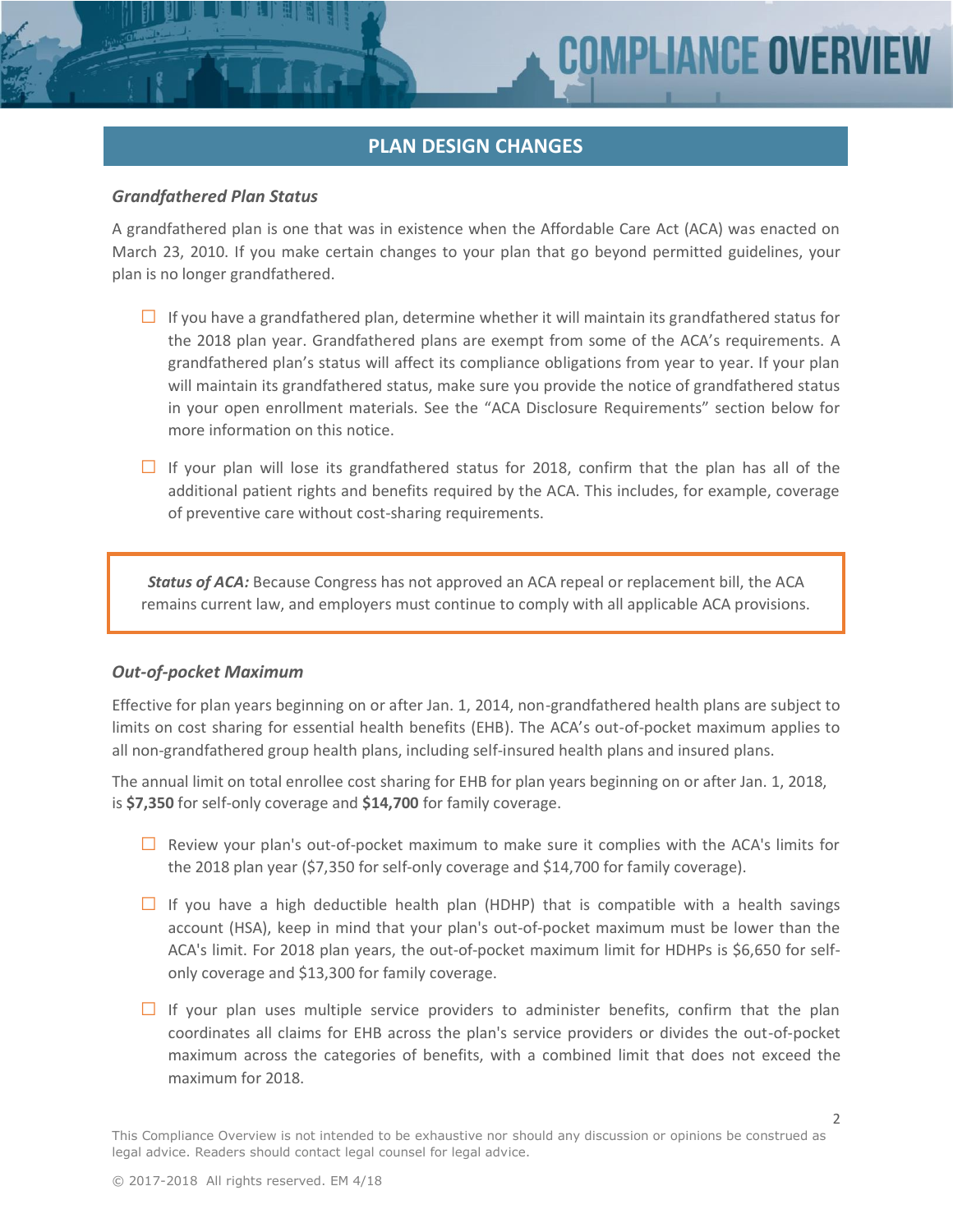#### *Preventive Care Benefits*

The ACA requires non-grandfathered health plans to cover certain preventive health services without imposing cost-sharing requirements (that is, deductibles, copayments or coinsurance) for the services. Health plans are required to adjust their first-dollar coverage of preventive care services based on the latest preventive care recommendations. If you have a non-grandfathered plan, you should confirm that your plan covers the latest recommended preventive care services without imposing any cost sharing.

More information on the recommended preventive care services is available through the [U.S. Preventive](http://www.uspreventiveservicestaskforce.org/Page/Name/uspstf-a-and-b-recommendations-by-date/)  [Services Task Force](http://www.uspreventiveservicestaskforce.org/Page/Name/uspstf-a-and-b-recommendations-by-date/) and [www.HealthCare.gov.](http://www.healthcare.gov/)

#### *Health FSA Contributions*

The ACA imposes a dollar limit on employees' salary reduction contributions to a health FSA offered under a cafeteria plan. An employer may impose its own dollar limit on employees' salary reduction contributions to a health FSA, as long as the employer's limit does not exceed the ACA's maximum limit in effect for the plan year.

The ACA's limit on employees' pre-tax health FSA contributions first became effective for plan years beginning on or after Jan. 1, 2013. The ACA set the health FSA contribution limit at \$2,500. For years after 2013, the dollar limit is indexed for cost-of-living adjustments. For 2017 plan years, the health FSA limit is \$2,600. For 2018, the health FSA limit increases to **\$2,650**.

- **□** Confirm that your health FSA will not allow employees to make pre-tax contributions in excess of \$2,650 for the 2018 plan year.
- **□** Communicate the health FSA limit to employees as part of the open enrollment process.

#### *HDHP and HSA Limits for 2018*

If you offer an HDHP to your employees that is compatible with an HSA, you should confirm that the HDHP's minimum deductible and out-of-pocket maximum comply with the 2018 limits. The IRS limits for HSA contributions and HDHP cost sharing will all increase for 2018. The HSA contribution limits will increase effective Jan. 1, 2018, while the HDHP limits will increase effective for plan years beginning on or after Jan. 1, 2018.

- **□** Check whether your HDHP's cost-sharing limits need to be adjusted for the 2018 limits.
- **□** If you communicate the HSA contribution limits to employees as part of the enrollment process, these enrollment materials should be updated to reflect the increased limits that apply for 2018.

The following table contains the HDHP and HSA limits for 2018 as compared to 2017. It also includes the catch-up contribution limit that applies to HSA-eligible individuals who are age 55 or older, which is not adjusted for inflation and stays the same from year to year.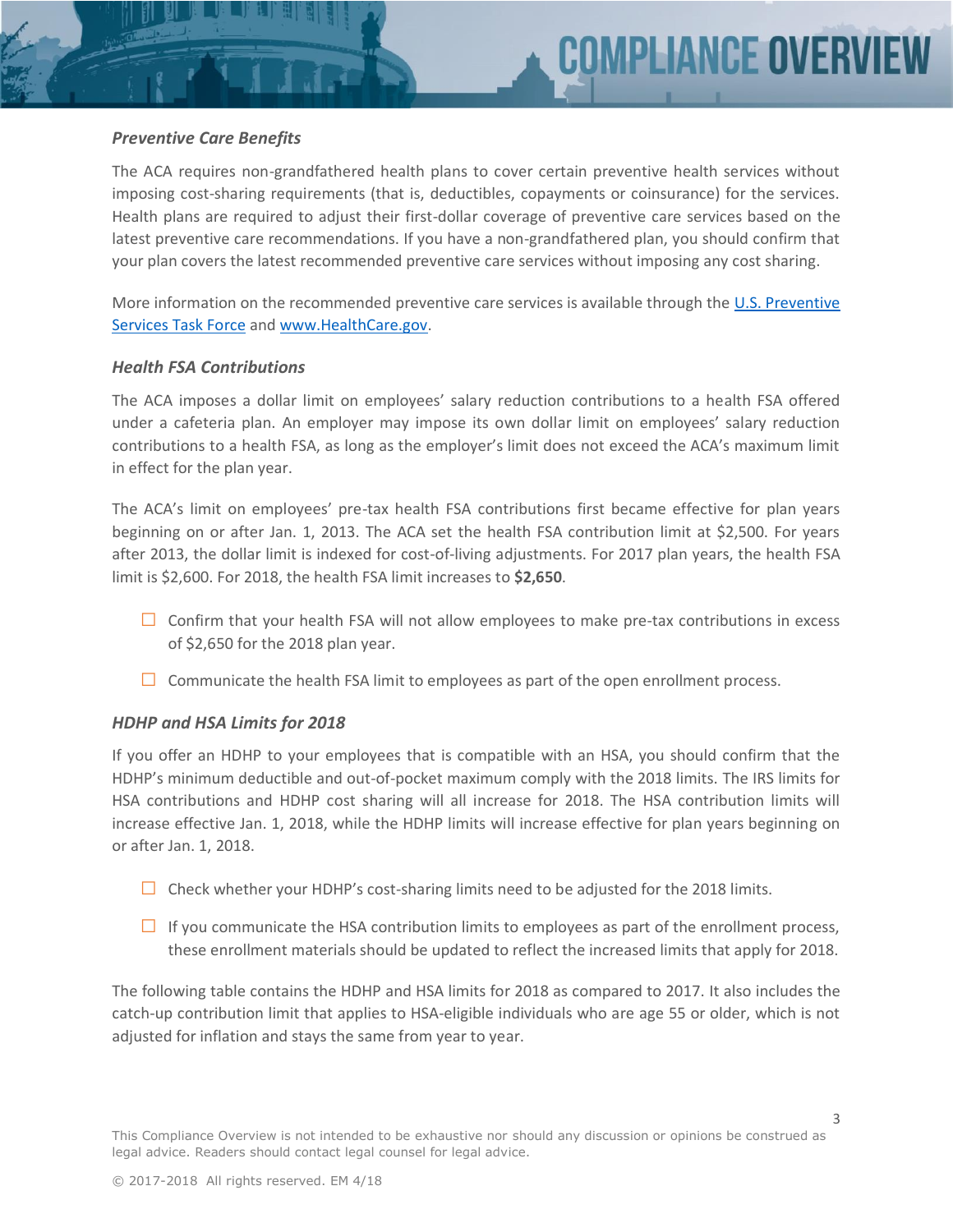# Compliance overvie

| <b>Type of Limit</b>                                                                                                       |                 | 2017     | 2018     | <b>Change</b>   |
|----------------------------------------------------------------------------------------------------------------------------|-----------------|----------|----------|-----------------|
| <b>HSA Contribution Limit</b>                                                                                              | Self-only       | \$3,400  | \$3,450  | <b>Up \$50</b>  |
|                                                                                                                            | Family          | \$6,750  | \$6,900  | <b>Up \$150</b> |
| <b>HSA Catch-up Contributions</b><br>(not subject to adjustment for<br><i>inflation</i> )                                  | Age 55 or older | \$1,000  | \$1,000  | No change       |
| <b>HDHP Minimum Deductible</b>                                                                                             | Self-only       | \$1,300  | \$1,350  | <b>Up \$50</b>  |
|                                                                                                                            | Family          | \$2,600  | \$2,700  | <b>Up \$100</b> |
| <b>HDHP Maximum Out-of-</b><br>pocket Expense Limit<br>(deductibles, copayments and<br>other amounts, but not<br>premiums) | Self-only       | \$6,550  | \$6,650  | <b>Up \$100</b> |
|                                                                                                                            | Family          | \$13,100 | \$13,300 | <b>Up \$200</b> |

#### *Mental Health Parity*

The Mental Health Parity and Addiction Equity Act (MHPAEA) is a federal law that generally prevents group health plans and health insurance issuers that provide mental health and substance use disorder (MH/SUD) benefits from imposing less favorable benefit limitations on those benefits than on medical and surgical coverage. MHPAEA's parity requirements apply to group health plans sponsored by employers with more than 50 employees. However, due to an ACA reform, insured health plans in the small group market must also comply with federal parity requirements for MH/SUD benefits.

The 21st [Century Cures Act,](https://www.congress.gov/bill/114th-congress/house-bill/34/text) which was signed into law on Dec. 13, 2016, clarifies that if a group health plan or issuer provides coverage for **eating disorder benefits**, including residential treatment, the coverage must comply with the federal parity requirements for MH/SUD benefits. A set of [frequently](https://www.dol.gov/sites/default/files/ebsa/about-ebsa/our-activities/resource-center/faqs/aca-part-38.pdf)  [asked questions \(FAQs\)](https://www.dol.gov/sites/default/files/ebsa/about-ebsa/our-activities/resource-center/faqs/aca-part-38.pdf) issued by the Departments of Labor, Health and Human Services, and the Treasury (Departments) confirm that MHPAEA's parity requirements apply to any benefits a plan or issuer may offer for treatment of an eating disorder.

**□** If your health plan covers treatment for eating disorders, confirm that any financial requirements or treatment limitations that apply to the coverage comply with MHPAEA's parity mandate.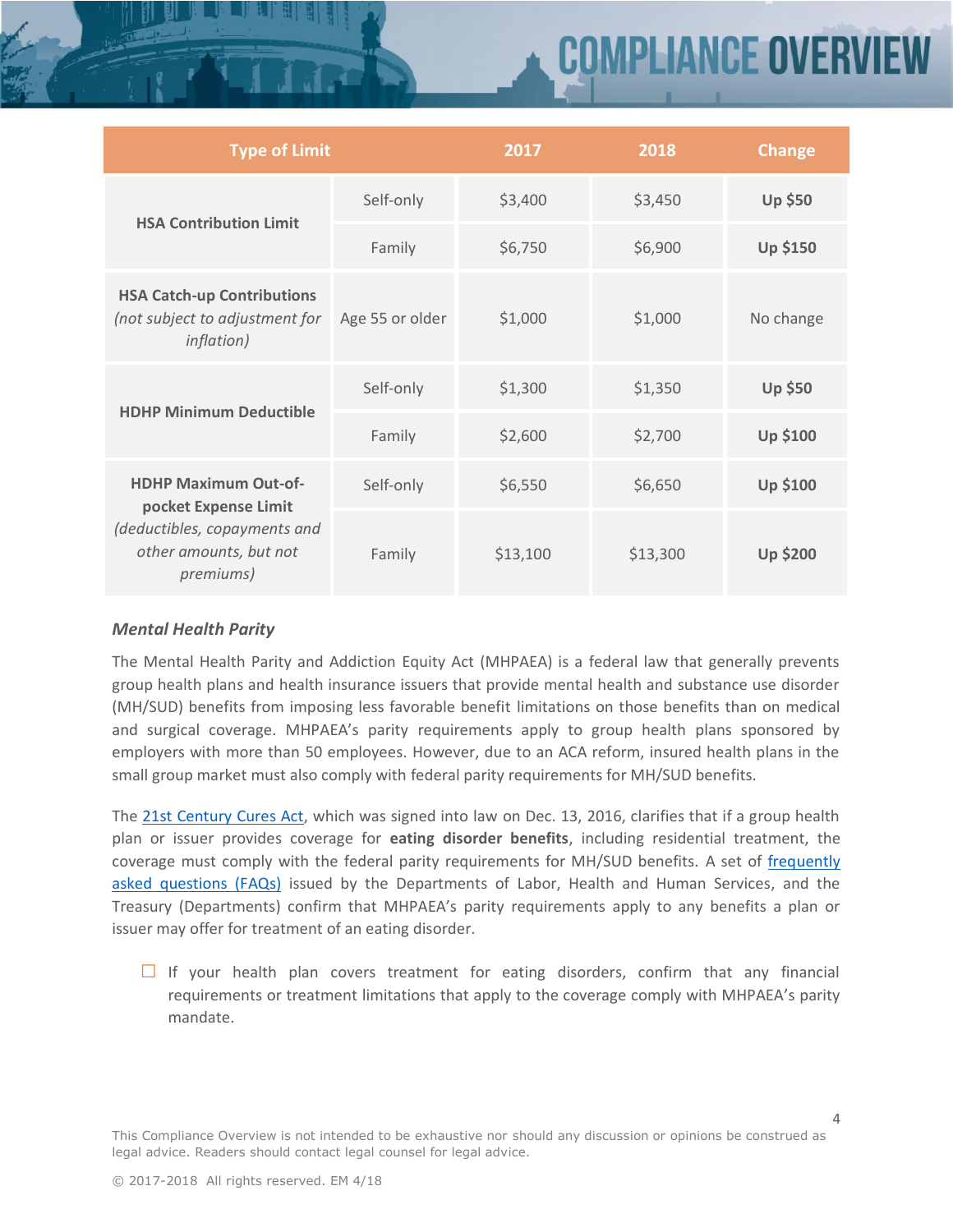5

#### **ACA DISCLOSURE REQUIREMENTS**

#### *Summary of Benefits and Coverage*

The ACA requires health plans and health insurance issuers to provide an SBC to applicants and enrollees to help them understand their coverage and make coverage decisions. Plans and issuers must provide the SBC to participants and beneficiaries who enroll or re-enroll during an open enrollment period. The SBC also must be provided to participants and beneficiaries who enroll other than through an open enrollment period (including those who are newly eligible for coverage and special enrollees).

*New SBC Template:* On April 6, 2016, the Departments issued a [new template and related](https://www.dol.gov/ebsa/healthreform/regulations/summaryofbenefits.html)  [materials](https://www.dol.gov/ebsa/healthreform/regulations/summaryofbenefits.html) for the SBC. Plans and issuers must start using the new SBC template as follows:

- $\checkmark$  Plans with annual open enrollment periods must start using the new template on the first day of the first open enrollment period that begins on or after **April 1, 2017**, with respect to coverage for plan or policy years beginning on or after that date.
- $\checkmark$  Plans without an annual open enrollment period must start using the new template on the first day of the first plan or policy year that begins on or after **April 1, 2017**.
- **□** In connection with a plan's 2018 open enrollment period, the SBC should be included with the plan's application materials. If coverage automatically renews for current participants, the SBC must generally be provided no later than 30 days before the beginning of the new plan year.
- □ The new SBC template should be used for health plans with open enrollment periods or plan years beginning on or after April 1, 2017.
- **□** For self-funded plans, the plan administrator is responsible for providing the SBC. For insured plans, both the plan and the issuer are obligated to provide the SBC, although this obligation is satisfied for both parties if either one provides the SBC. Thus, if you have an insured plan, you should confirm that your health insurance issuer will assume responsibility for providing the SBCs. Please contact your representative at Awesome Agency for assistance.

#### *Grandfathered Plan Notice*

If you have a grandfathered plan, make sure to include **information about the plan's grandfathered status** in plan materials describing the coverage under the plan, such as SPDs and open enrollment materials. [Model language](http://www.dol.gov/ebsa/grandfatherregmodelnotice.doc) is available from the Department of Labor (DOL).

#### *Notice of Patient Protections*

Under the ACA, non-grandfathered group health plans and issuers that require designation of a participating primary care provider must permit each participant, beneficiary and enrollee to designate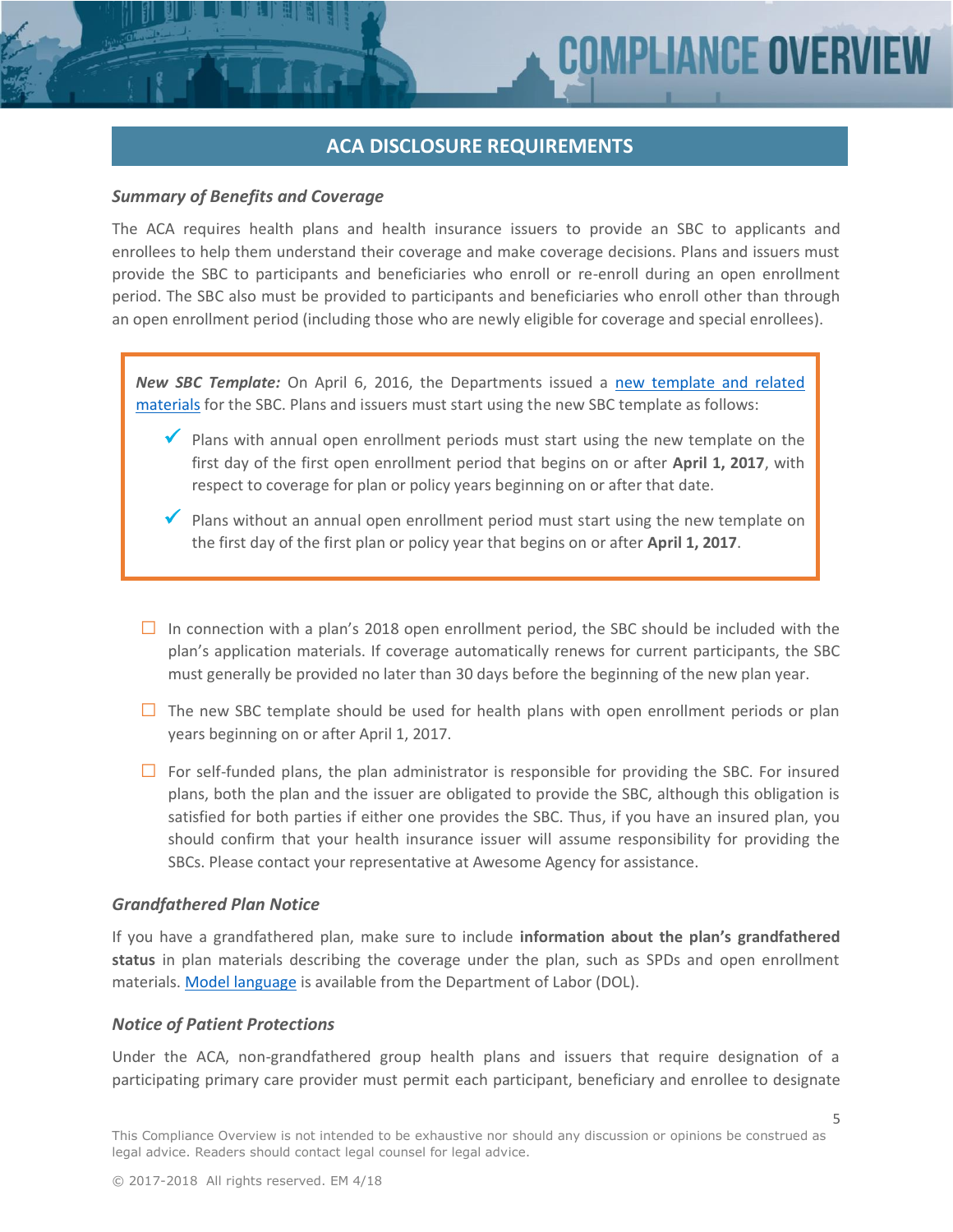**COMPLIANCE OVERV** 

any available participating primary care provider (including a pediatrician for children). Also, plans and issuers that provide obstetrical/gynecological care and require a designation of a participating primary care provider may not require preauthorization or referral for obstetrical/gynecological care.

If a non-grandfathered plan requires participants to designate a participating primary care provider, the plan or issuer must provide a notice of these patient protections whenever the SPD or similar description of benefits is provided to a participant. If your plan is subject to this notice requirement, you should confirm that it is included in the plan's open enrollment materials. [Model language](http://www.dol.gov/ebsa/patientprotectionmodelnotice.doc) is available from the DOL.

#### **OTHER NOTICES**

Group health plan sponsors should consider including the following enrollment and annual notices with the plan's open enrollment materials.

#### *Initial COBRA Notice*

The Consolidated Omnibus Budget Reconciliation Act (COBRA) applies to employers with 20 or more employees that sponsor group health plans. Group health plan administrators must provide an initial COBRA notice to new participants and certain dependents within 90 days after plan coverage begins. The initial COBRA notice may be incorporated into the plan's SPD. A [model initial COBRA Notice](http://www.dol.gov/ebsa/modelgeneralnotice.doc) is available from the DOL.

#### *Notice of HIPAA Special Enrollment Rights*

At or prior to the time of enrollment, a group health plan must provide each eligible employee with a notice of his or her special enrollment rights under the Health Insurance Portability and Accountability Act (HIPAA). This notice may be included in the plan's SPD.

#### *Summary Plan Description*

Plan administrators must provide an SPD to new participants within 90 days after plan coverage begins. Any changes that are made to the plan should be reflected in an updated SPD booklet or described to participants through an SMM. Also, an updated SPD must be furnished every five years if changes are made to SPD information or if the plan is amended. Otherwise, a new SPD must be provided every 10 years.

#### *HIPAA Privacy Notice*

The HIPAA Privacy Rule requires covered entities (including group health plans and issuers) to provide a Notice of Privacy Practices (or Privacy Notice) to each individual who is the subject of protected health information (PHI). Health plans are required to send the Privacy Notice at certain times, including to **new enrollees at the time of enrollment**. Also, at least once every three years, health plans must either redistribute the Privacy Notice or notify participants that the Privacy Notice is available and explain how to obtain a copy.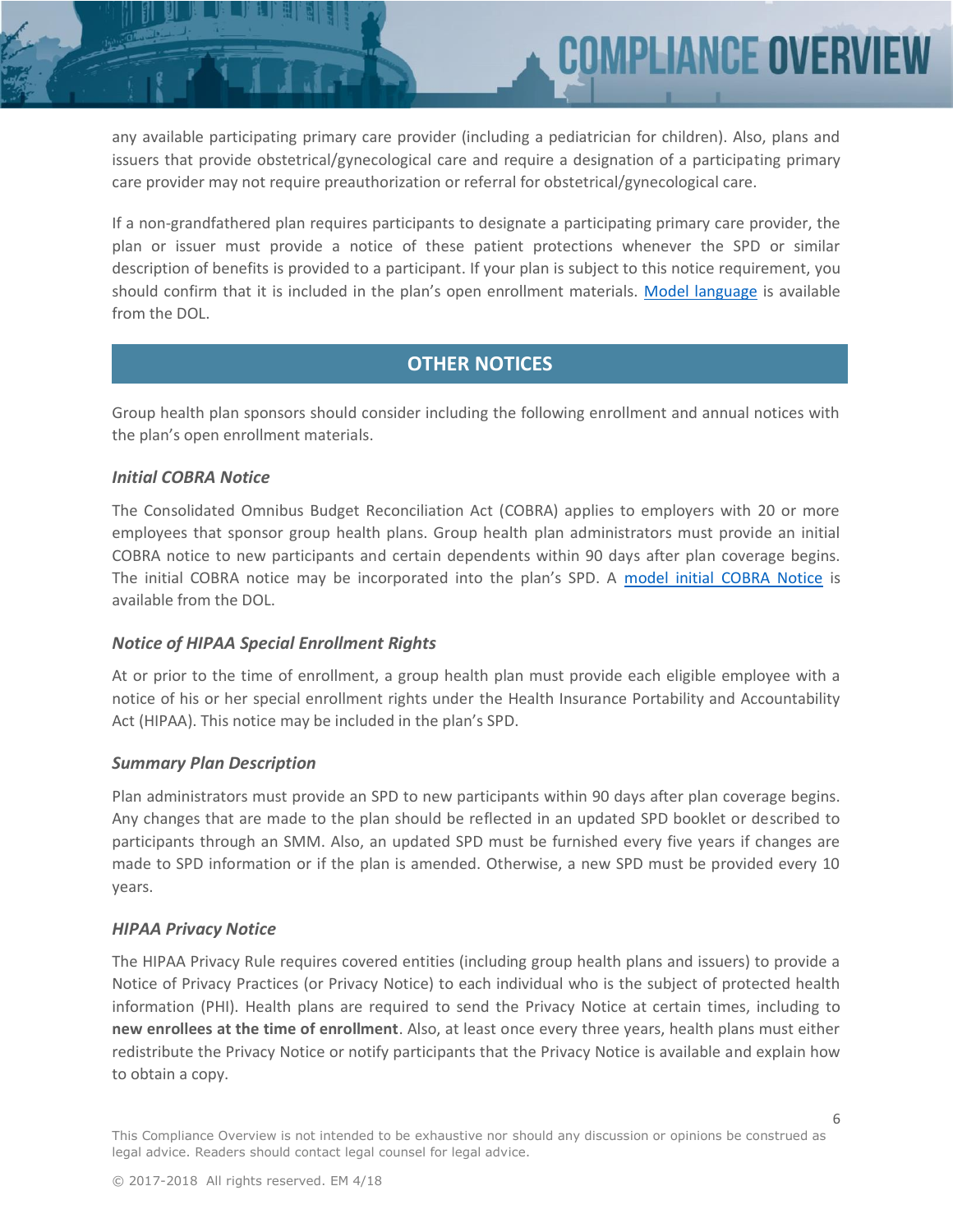Compliance overv

Self-insured health plans are required to maintain and provide their own Privacy Notices. Special rules, however, apply for fully insured plans. Under these rules, the health insurance issuer, and not the health plan itself, is primarily responsible for the Privacy Notice.

**Self-insured plans**

Must maintain and provide their own Privacy Notices

**Fully insured plans**

Health insurance issuers have primary responsibility for Privacy Notices

*Special Rules for Fully Insured Plans:* The plan sponsor of a fully insured health plan has limited responsibilities with respect to the Privacy Notice.

- If the sponsor of a fully insured plan has access to PHI for plan administrative functions, it is required to maintain a Privacy Notice and to provide the notice upon request.
- If the sponsor of a fully insured plan does not have access to PHI for plan administrative functions, it is not required to maintain or provide a Privacy Notice.

A plan sponsor's access to enrollment information, summary health information and PHI that is released pursuant to a HIPAA authorization does not qualify as having access to PHI for plan administration purposes.

[Model Privacy Notices](http://www.hhs.gov/hipaa/for-professionals/privacy/guidance/model-notices-privacy-practices/) are available through the Department of Health and Human Services.

#### *Annual CHIPRA Notice*

Group health plans covering residents in a state that provides a premium subsidy to low-income children and their families to help pay for employer-sponsored coverage must send an annual notice about the available assistance to all employees residing in that state. The DOL has provided a [model notice.](http://www.dol.gov/ebsa/pdf/chipmodelnotice.pdf)

#### *WHCRA Notice*

Plans and issuers must provide notice of participants' rights to mastectomy-related benefits under the Women's Health and Cancer Rights Act (WHCRA) at the time of enrollment and on an annual basis. Model language for this disclosure is available on the DOL's [website.](https://www.dol.gov/ebsa/pdf/CAG-healthbenefitscoverageunderFederallaw.pdf#page=103)

#### *Medicare Part D Notices*

Group health plan sponsors must provide a notice of creditable or non-creditable prescription drug coverage to Medicare Part D eligible individuals who are covered by, or who apply for, prescription drug coverage under the health plan. This creditable coverage notice alerts the individuals as to whether or not their prescription drug coverage is at least as good as the Medicare Part D coverage. The notice generally must be provided at various times, including when an individual enrolls in the plan and each year before **Oct. 15** (when the Medicare annual open enrollment period begins). Model notices are available on the Centers for Medicare and Medicaid Services' [website.](https://www.cms.gov/Medicare/Prescription-Drug-Coverage/CreditableCoverage/Model-Notice-Letters.html)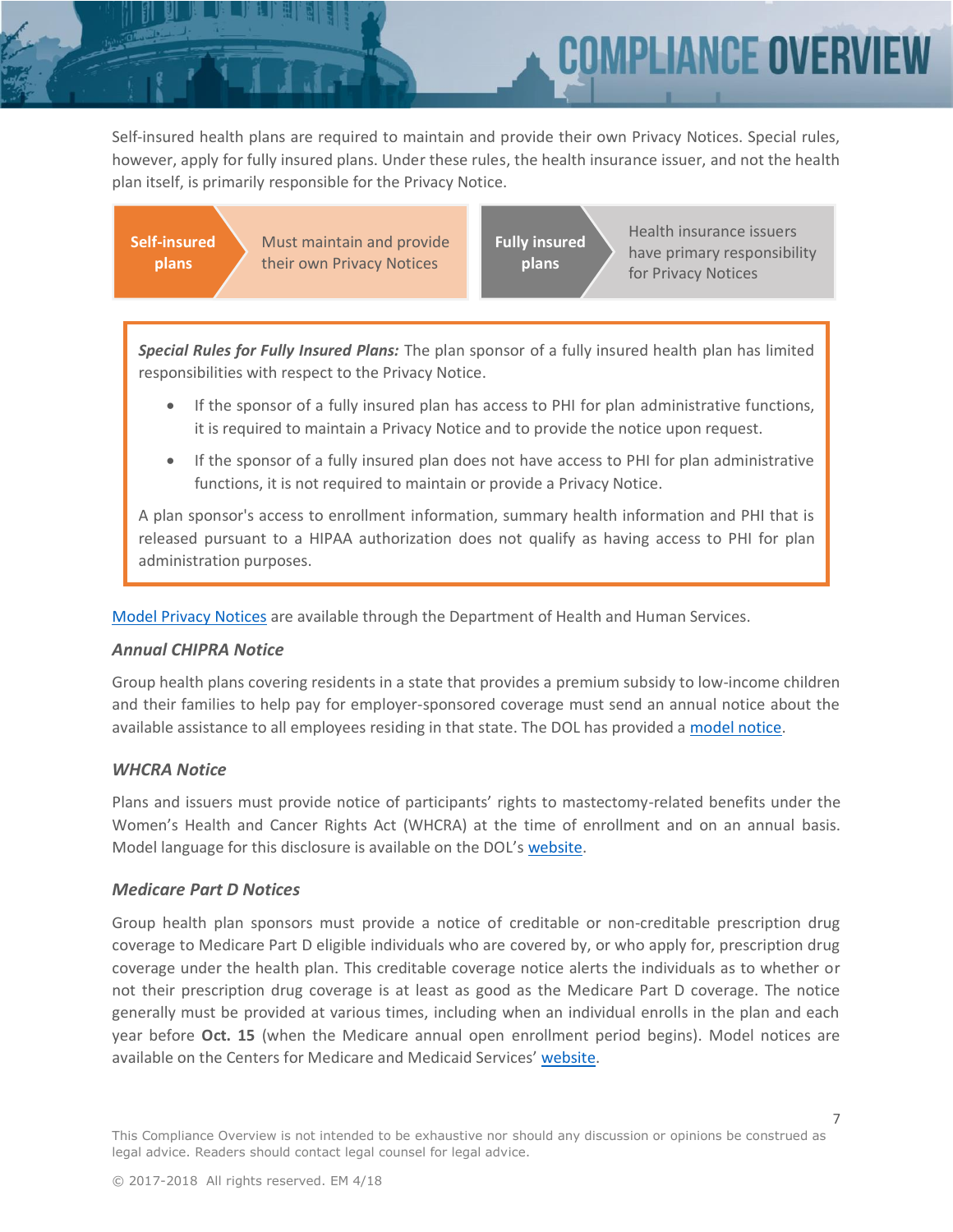#### *Summary Annual Report*

Plan administrators that are required to file a Form 5500 must provide participants with a narrative summary of the information in the Form 5500, called a summary annual report (SAR). Group health plans that are unfunded (that is, benefits are payable from the employer's general assets and not through an insurance policy or trust) are not subject to the SAR requirement. The plan administrator generally must provide the SAR within nine months of the close of the plan year. If an extension of time to file the Form 5500 is obtained, the plan administrator must furnish the SAR within two months after the close of the extension period.

#### *Michelle's Law Notice*

Group health plans that condition dependent eligibility on a child's full-time student status must provide a notice of the requirements of Michelle's Law in any materials describing a requirement for certifying student status for plan coverage. Under Michelle's Law, a plan cannot terminate a child's coverage for loss of full-time student status if the change in status is due to a medically necessary leave of absence. Due to the ACA's age 26 mandate for dependent coverage, most health plans no longer condition dependent eligibility on full-time student status and, thus, are not subject to Michelle's Law.

#### *HIPAA Opt-out for Self-funded, Non-federal Governmental Plans*

Sponsors of self-funded, non-federal governmental plans may opt out of certain federal mandates, such as the mental health parity requirements and the WHCRA coverage requirements. Under an opt-out election, the plan must provide a notice to enrollees regarding the election. The notice must be provided annually and at the time of enrollment. [Model language](http://www.cms.gov/CCIIO/Resources/Files/Downloads/model_enrollee_notice_04072011.pdf) for this notice is available for sponsors to use.

#### *Wellness Program Notices*

Group health plans that include wellness programs may be required to provide certain notices regarding the program's design. As a general rule, these notices should be provided when the wellness program is communicated to employees and before employees provide any health-related information or undergo medical examinations.

- **□ HIPAA Wellness Program Notice**—HIPAA imposes a notice requirement on health-contingent wellness programs that are offered under group health plans. Health-contingent wellness plans require individuals to satisfy standards related to health factors (for example, not smoking) in order to obtain rewards. The notice must disclose the availability of a reasonable alternative standard to qualify for the reward (and, if applicable, the possibility of waiver of the otherwise applicable standard) in all plan materials describing the terms of a health-contingent wellness program. [Final regulations](https://www.federalregister.gov/articles/2013/06/03/2013-12916/incentives-for-nondiscriminatory-wellness-programs-in-group-health-plans) provide sample language that can be used to satisfy this requirement.
- **□ ADA Wellness Program Notice**—Employers with 15 or more employees are subject to the Americans with Disabilities Act (ADA). Wellness programs that include health-related questions or medical examinations must comply with the ADA's requirements, including an employee notice requirement. Employers must give participating employees a notice that tells them what